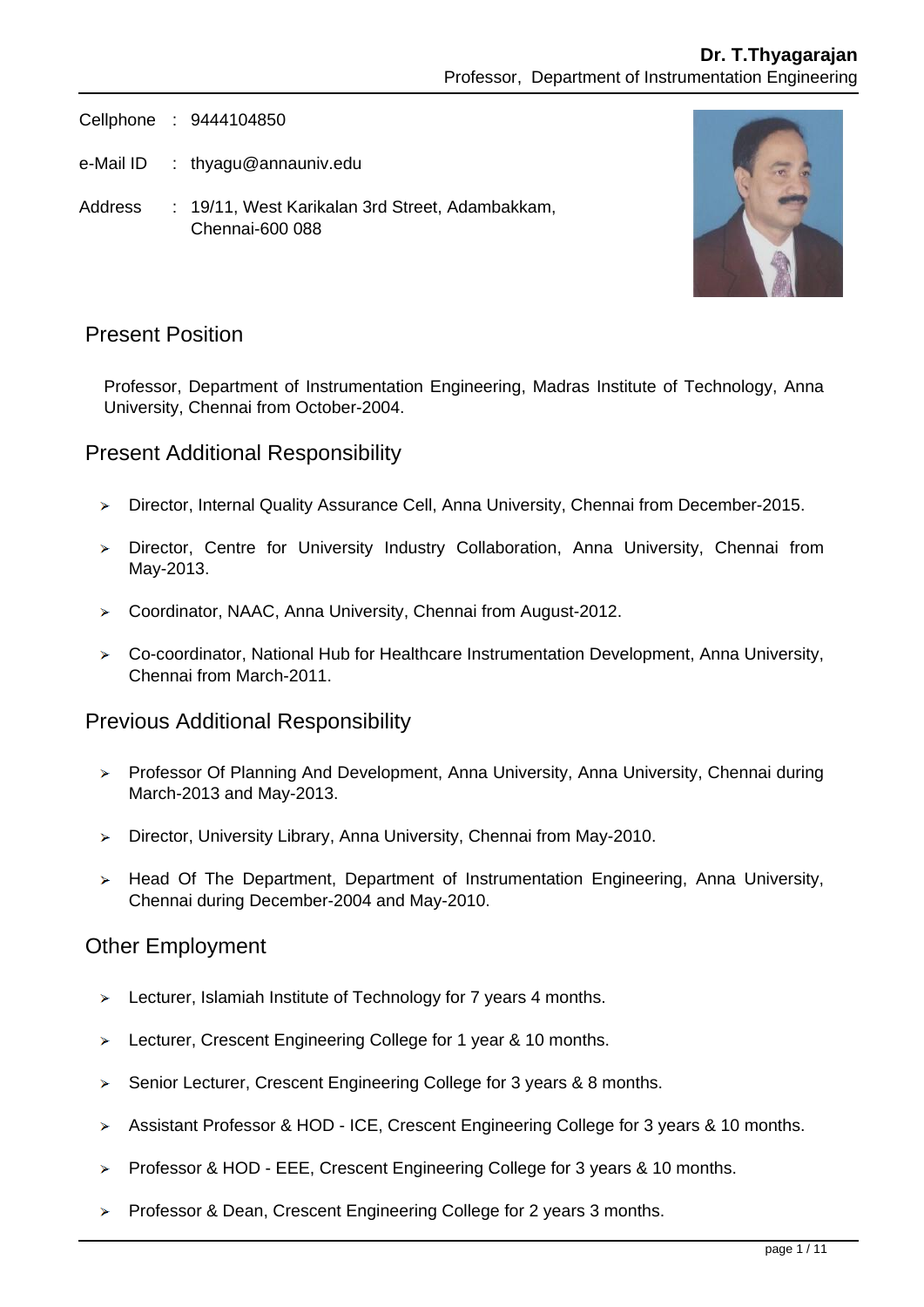# Degree

- M.E. in Power Engineering, Faculty of Technology, Maharaja Sayaji Rao University (1989 1991).
- B.Tech. in ELECTRICAL AND ELECTRONICS ENGINEERING , Government College of Engineering, Ananthapur, JawaharlalNehru Technological University (1979 - 1983).

# Research Degree

Ph.D. in Inteligent control of air heating system from Faculty of Electrical Engineering, Madras Institute of Technology, Anna University (1995 - 2000). Title: Investigation on intelligent control strategies for air heating system.

## Area of Specialisation

Modelling and control, Autotuning, Applied Soft computing, healthcare inst

## Membership in Professional Organization

 $\triangleright$  IEEE, ISTE, IE(I), ISOI, SSI, QCFI, C.Engg

### Research Guidance

| Number of Ph.D Scholars Guided                     | : 9       |
|----------------------------------------------------|-----------|
| Number of Ph.D Scholars Guiding                    | $\cdot$ 2 |
| Number of M.E./ M.Tech. Projects Guided            | :10       |
| Number of M.E./ M.Tech. Projects Guiding           | : 1       |
| Number of Ph.D Scholars Guided as Joint-Supervisor | $\cdot$ 3 |

### Papers Published in Journals

Research Papers Published in International Journals : 43 Research Papers Published in National Journals : 2

- 1. Sabitha Ramakrishnan and Thyagarajan, T., "Fuzzy Logic Based Transmission Power Control algorithm for Energy Efficient MAC Protocol in Wireless Sensor Networks", Journal of Communication Networks and Distributed Systems (IJCNDS) - special issue on "Optimization Issues in Energy Efficient Distributed Systems", published by Inder science Publishers, Switzerland, UK.
- 2. S. Ramareddy, C. Chellamuthu, T. Rangasamy,and T. Thyagarajan, "Microprocessor based ac to ac converter for wind power generator", TERI Journal, India, Vol. 4, Issue 1, pp. 62 (1994).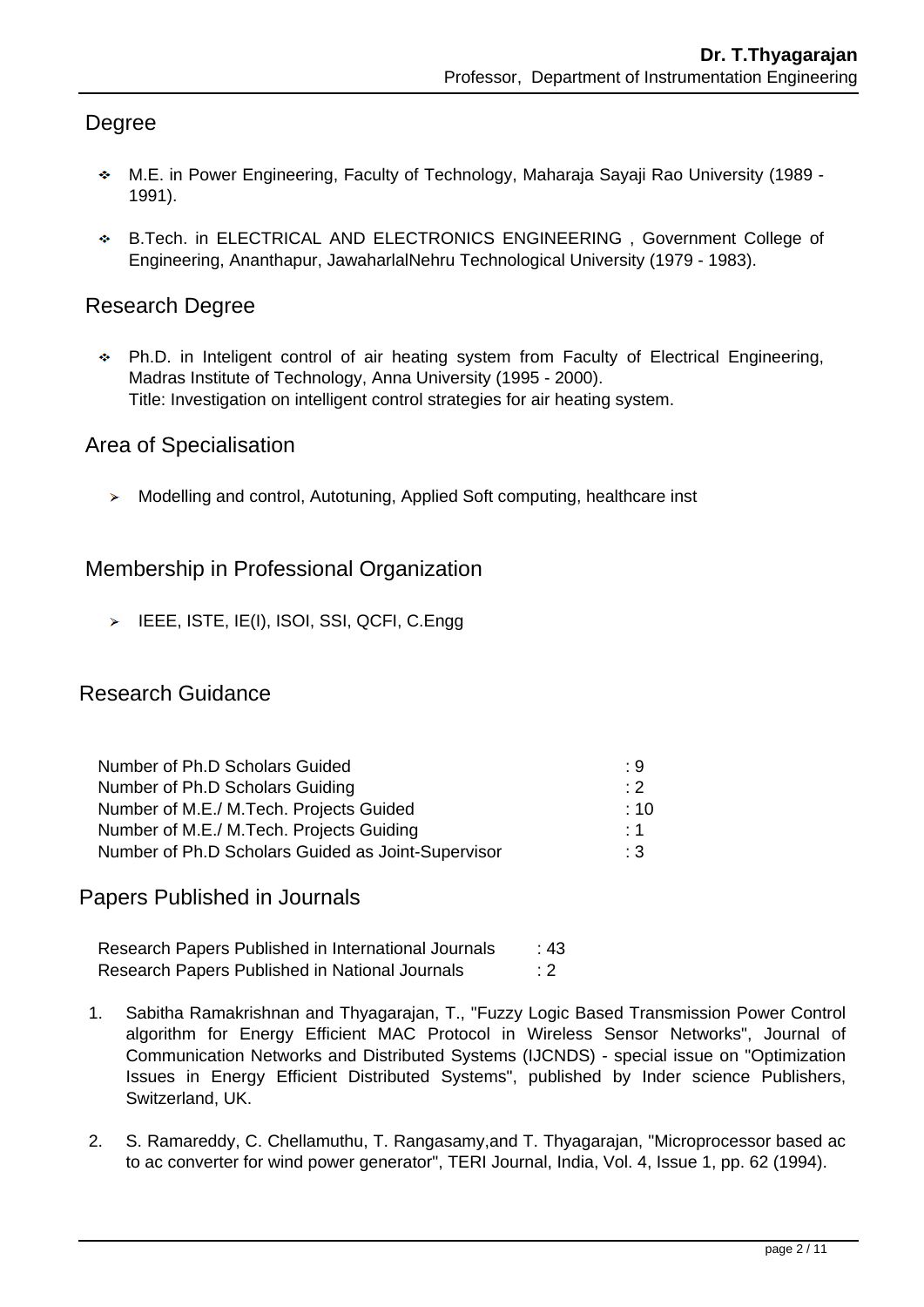- 3. T. Thyagarajan, R. C. Panda, P.G.Rao, J. Shanmugan, and M.Ponnavaikko, " Model based controller for drying process", Hungarian Journal of Industrial chemistry, Vol. 25, Issue 10, pp. 225-260 (1997).
- 4. T. Thyagarajan, R. C. Panda, J. Shanmugam, P. G.Rao, and M.Ponnavaikko, "Development of ANN model for non-linear drying process", Drying Technology, Vol. 15, Issue 10, pp. 2527-2540 (1997).
- 5. T. Thyagarajan, J. Shanmugam, R. C. Panda, M.Ponnavaikko, and P.G.Rao, "Artificial neural networks principle and application to model based control drying systems - a review", Drying Technology, Vol. 16, Issue 6, pp. 931-966 (1998).
- 6. Mala, R. C. Panda, T. Jaysingh and T. Thyagarajan, "Model predictive control of a multivariable process using neural networks (SISIR KUMAR AWARD – BEST PAPER)", Indian Chemical Engineer, Vol. 40, Issue 1, pp. 24- 34 (1999).
- 7. T. Thyagarajan, J. Shanmugam, R. C. Panda, and M.Ponnavaikko, "Neuro fuzzy controller for temperature regulation of air heat plant", Control and intelligent system, Vol. 27, Issue 1, pp. 17-25 (1999).
- 8. T. Thyagarajan, J. Shanmugam, M.Ponnavaikko, and R. C. Panda, " Hybrid intelligent controller for air heat plant using fuzzy logic and genetic algorithm", Drying Technology, Vol. 18, Issue 1, pp. 165-184 (2000).
- 9. P. Yadgiri, T. Thyagarajan, R. C. Panda and P. G.Rao, " pH control system based on neuro-fuzzy approach", Modeling and analysis, Vol. 43, Issue 3, (2000).
- 10. T.Thyagarajan, C.C., " Assessment of controller performance: a relay feedback approach", Chemical Engg. Scinence , Vol. 59, pp. 497-512 (2003).
- 11. T.Thyagarajan and C.C.Yu,, "Improved autotuning using shape factor from relay feedback", I&EC, Vol. 42, Issue 20, pp. 4425-4440 (2003).
- 12. T. R. Rangasamy, J. Shanmugan, T. Thyagarajan, and K. P. Mohamed, "Cascaded fuzzy controller for combustion control of utility boiler", Chem.AMSE, (2005).
- 13. Suja Mani Malar R. and Thyagarajan T., " Design of Decentralized fuzzy controller for Quadruple Tank process", Computer Science and Network security, Vol. 8, Issue 11, pp. 163-168 (2008).
- 14. Geetha Ramadas, Thyagarajan, T. and Vedam Subrahmanyam, "Robust Performance of Induction Motor Drives", International Journal of Recent Trends In Engineering, Vol. 1, Issue 3, pp. 25-29 (2009).
- 15. Sabitha Ramakrishnan and Thyagarajan, T., "Energy Efficient Medium Access Control for Wireless Sensor Networks", International Journal of Computer Science & Network Security, Korea, (2009).
- 16. Geetha Ramadas, Thyagarajan, T., Vedam Subrahmanyam, and Shimila, R., "Torque Ripple Minimization in Doubly Fed Induction Machine used in Wind Mills With Artificial Neural Network", Journal of Applied and Theoretical Information Technology, Vol. 17, Issue 1, pp. 053-057 (2009).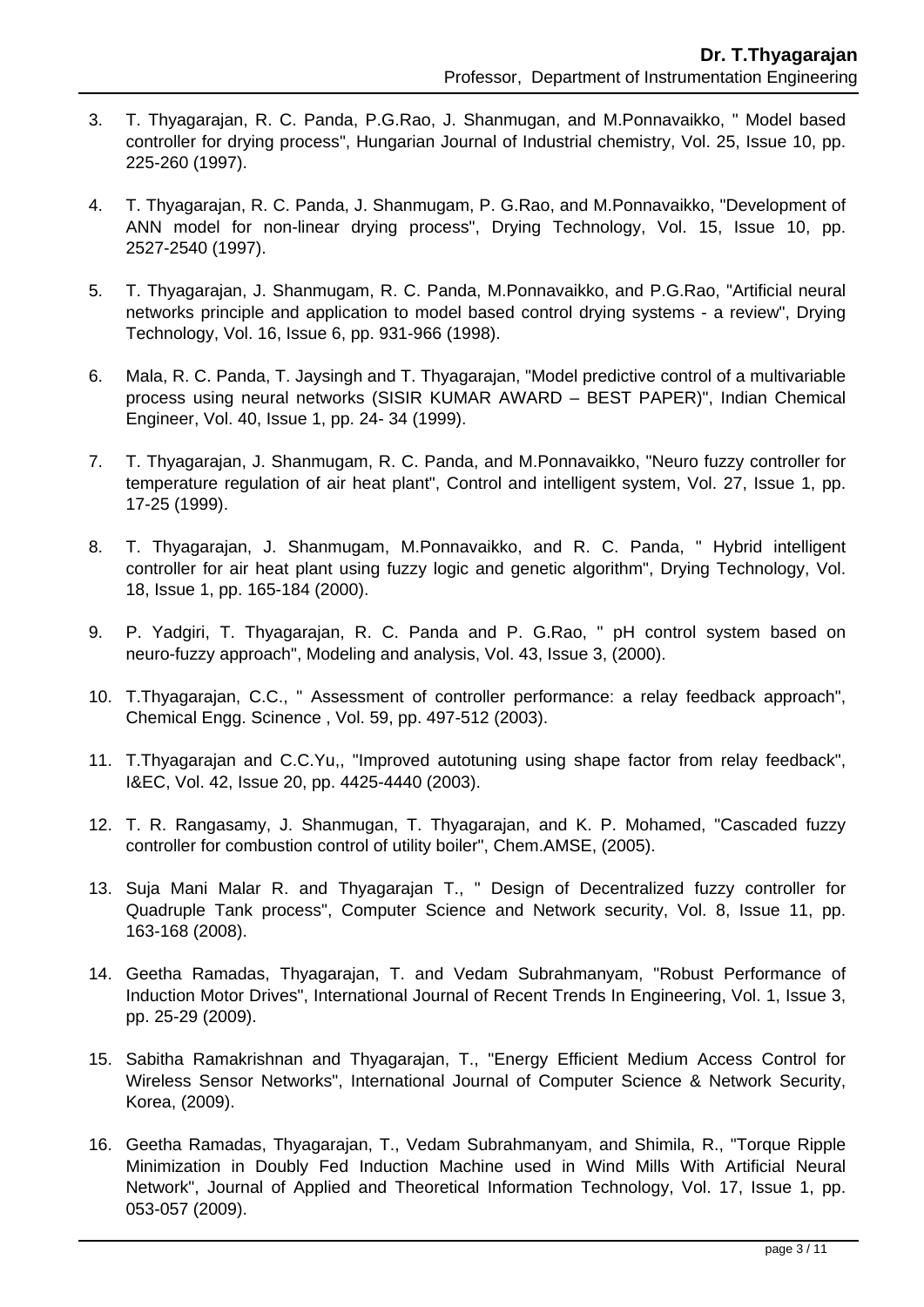- 17. Ashwin Kumar Sahoo and Thyagarajan, T., "Transient Studies of FACTS and Custom Power Equipment", International Journal of Recent Trends in Engineering, published by Academy Publisher, Finland. Vol. 1, Issue 3, pp. 81-86 (2009).
- 18. Suja Mani Malar R. and Thyagarajan T., "Modeling and control of non-linear system", NICE journal of Emerging Technologies, (2009).
- 19. Suja Mani Malar R. and Thyagarajan T, "Design of Fuzzy Pre compensated PI controllers for Quadruple Tank system", Recent Trends in Engineering, Vol. 2, Issue 5, pp. 188-192 (2009).
- 20. Suja Mani Malar R. and Thyagarajan T., "Modeling of CSTR using soft computing techniques", International journal of simulation and modeling, Vol. 8, Issue 3, pp. 145-155 (2009).
- 21. Suja Mani Malar R. and Thyagarajan T., "Modeling of Quadruple tank process using soft computing techniques", European Journal of Scientific Research, Vol. 29, Issue 2, pp. 249-264 (2009).
- 22. Suja Mani Malar R. and Thyagarajan T., "ANN based modeling and control of CSTR", American Journal of Engineering and Applied Sciences, Vol. 2, Issue 1, pp. 229-235 (2009).
- 23. Narmadha, T. V. and Thyagarajan, T., "Speed control of PMBLDC Drive with gate control method using conventional and Fuzzy Controller", International Journal of Engineering Science and Technology (IJEST) ISSN:0975-5462, Vol. 2, Issue 11, pp. 6663 - 6674 (2010).
- 24. Narmadha, T. V. , Thyagarajan, T. and Aishwarya Krishnan, "Intelligent Controller for Three Level Inverter fed PMBLDC Drive", International journal of Power systems and power electronics ISSN – 0973 - 8886, Vol. 3, Issue 1, pp. 27 - 36 (2010).
- 25. Narmadha, T. V. and Thyagarajan, T., "Modeling and Simulation of Three Level Inverter fed PMBLDC Drive using AI Technique", International Journal of Industrial Electronics and Control ISSN 0974 - 2220, Vol. 2, Issue 1, pp. 49 - 62 (2010).
- 26. Ashwin Kumar Sahoo and Thyagarajan, T., "Modeling and Analysis of Custom Power Devices in Distribution Network to Improve Power Quality", International Journal of Distributed Energy Resources, Germany, Vol. 6, Issue 3, pp. 189-207 (2010).
- 27. Narmadha, T. V. and Thyagarajan, T., "Fuzzy Logic Based Position-Sensorless Speed Control of Multi Level Inverter Fed PMBLDC Drive", Journal of Advances in Information Technology, Vol. 1, Issue 1, pp. 52 - 58 (2010).
- 28. Geetha Ramadas, Thyagarajan, T. and Sridhara Rao, G., "Energy Efficient Design of Induction Motor for Tailor Made Applications", International Journal of Recent Trends in Engineering and Technology, Vol. 4, Issue 4, pp. 150-154 (2010).
- 29. Ashwin Kumar Sahoo, Dash, S. S. and Thyagarajan, T., "An Improved UPFC Control to Enhance Power System Stability", Modern Applied Science, published by Canadian centre for science and education. Vol. 4, Issue 6, pp. 37-48 (2010).
- 30. Ashwin Kumar Sahoo, Dash, S. S. and Thyagarajan, T., "Power Flow including FACTS devices", Journal of Applied Science, Singapore, Vol. 10, Issue 15, pp. 1563-1571 (2010).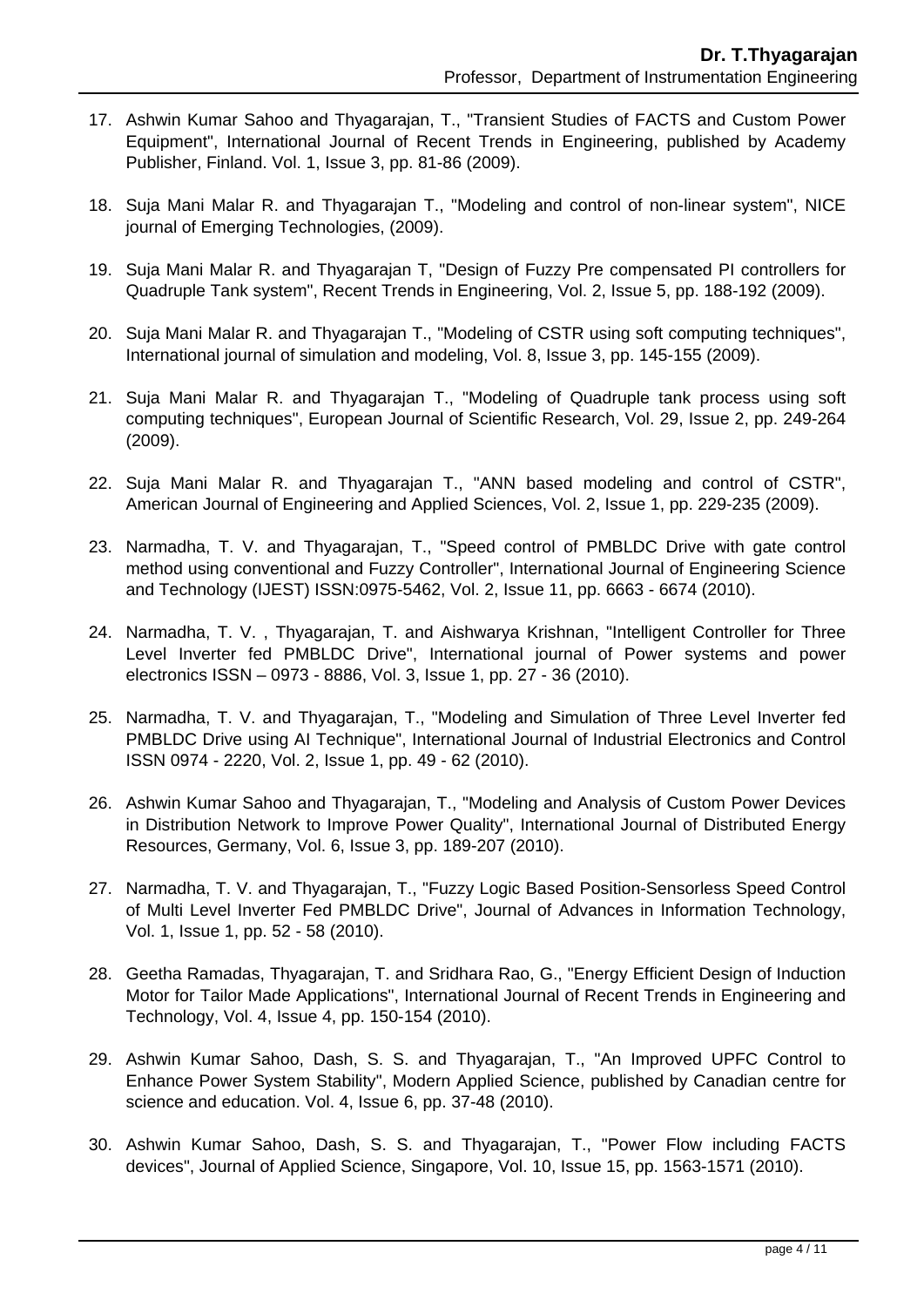- 31. Kamala, N., Thyagarajan, T. and Renganathan, S., "Multivariable control of Nonlinear process", International Journal of Recent Trends in Engineering and Technology, published by ACEEE, USA. Vol. 4, pp. 106-110 (2010).
- 32. Sabitha Ramakrishnan and Thyagarajan, T., "Performance enhancement of Fuzzy Logic based Transmission Power Control in Wireless Sensor Networks using Markov based RSSI prediction", European Journal of Scientific Research (EJSR), UK, Vol. 59, Issue 1, pp. 68-84 (2011).
- 33. Narmadha, T. V. and Thyagarajan, T., "Digital Simulation of PMBLDC Motor Drive With Power Factor Correction", Bangladesh Journal of Scientific and Industrial Research., Vol. 4, Issue 64, pp. 457-464 (2011).
- 34. Sutha, S. and Thyagarajan, T., " Multi-objective Dynamic State and Output Feedback Controllers for MIMO System using Evolutionary Algorithm and Eigenstructure Assignment", International Journal of Advanced Mechatronic Systems, Vol. 3, Issue 2, (2011).
- 35. Sutha, S. and Thyagarajan, T., "Multi-objective reconfigurable controller design for three-tank system using parametric eigenstructure assignment", Control and Intelligent Systems, Vol. 39, Issue 1, pp. 12-22 (2011).
- 36. V.R.Ravi, and T. Thyagarajan, " Real coded GA tuned practical fuzzy controller for two tank interacting system", Mediterranean Journal of Measurement and Control, ISSN:1743-9310, SNIP:0.174 SJR:0.040, (2012).
- 37. Esakkiappan, C. and Thyagarajan, T., "Improved Auto Tuning for Integrating Process with Time Delay using Relay Feedback Test", Mediterranean Journal of Measurement and Control, , ISSN:1743-9310, SNIP:0.174 SJR:0.040, (2012).
- 38. Esakkiappan, C., Thyagarajan, T. and Sharmila, G. V, "Identification of Model structure from the Relay Response using Artificial Intelligence based Pattern Recognition Techniques", European Journal of Scientific Research, ISSN: 1450-216X, SNIP:0.047 SJR:0.034, Vol. 74, Issue 1, pp. 61-68 (2012).
- 39. Esakkiappan, C. and Thyagarajan, T., "Identification of Inverse Response Process with Time Delay using Relay Feedback Test", International Journal of Computer Applications in Technology, ISSN(Online): 1741-5047, ISSN (Print): 0952-8091, SNIP:0.232 SJR:0.038, published by Inder Science Publisher, UK. (2012).
- 40. Kamala, N., Thyagarajan, T. and Renganathan, S., " Fuzzy Gain scheduled multivariable control using PSO – PID", Journal of Advances in Information Technology, published by Academy publisher . (2012).
- 41. Sutha, S. S. Lavanya and Thyagarajan, T, "Multi-Objective Reconfigurable Output Feedback Controller for MIMO System Using MOEAs", Chem. Eng. Comm., ISSN: 0098-6445, Vol. 199, pp. 1125-1143 (2012).
- 42. V R Ravi, T. Thyagarajan, "Adaptive Decentralized PI Controller for Two Conical Tank Interacting Level System", Arabian Journal for Science and Engineering, published by Springer. Vol. 39, Issue 12, pp. 8433-8451 (2014).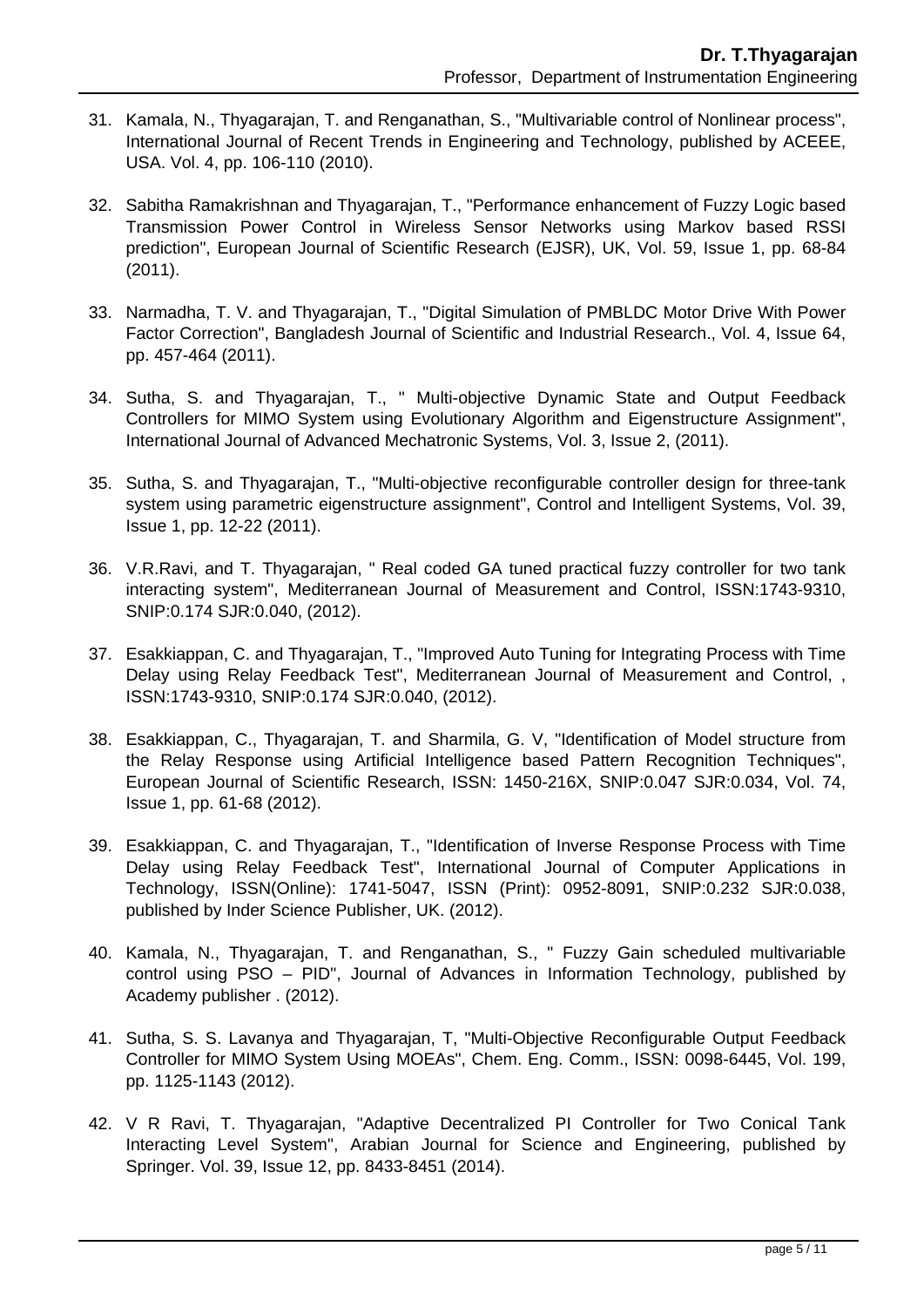- 43. Kalpana D, Thyagarajan T, Gokulraj N, "Modeling and control of non-square MIMO system using relay feedback", ISA Transactions, published by Elsevier. Vol. 59, Issue 1, pp. 408-417 (2015).
- 44. Kalpana D, Thyagarajan T, Thenral R, "Improved Identification and Control of 2-by-2 MIMO system using Relay Feedback", Control Engineering and Applied Informatics, published by Roman Publisher. Vol. 17, Issue 4, pp. 23-32 (2015).
- 45. A.Manonmani, T.Thyagarajan, S.Sutha, G.Guruprasath, International Journal of Control Theory and Applications, published by International Science Press. Vol. 8, Issue 5, pp. 1719-1733 (2015).

#### Papers Presented in Programmes

Research Papers Presented in International Programmes : 30 Research Papers Presented in National Programmes : 4

- 1. Priyadharsini, M.,Thyagarajan, T. and Kalpana, D. and Esakkiappan, C, "Identification of 3-By-3 MIMO System using Relay Feedback" presented in a International level conference on Advanced Communication Control and Computing Technologies (ICACCCT-2014), organised by Syed Ammal Engineering college, Ramanathapuram, India .
- 2. "Modeling of 2x2 MIMO System using Relay Feedback" presented in a International level conference on 8th International conference on "Trends in Industrial Measurements and Automation (ISA-TIMA-2013), organised by Anna University, India .
- 3. Narmadha, T. V. and Thyagarajan, T. , "Performance of Matrix converter fed Permanent Magnet Brushless DC Motor" presented in a International level conference on TIMA 2009..
- 4. Narmadha, T. V. and Thyagarajan, T. , "Performance of VSI fed Permanent Magnet Brushless DC motor drive" presented in a International level conference on Proceedings of the "International Conference on Electrical Energy Systems & Power Electronics in Emerging Economies (ICEESPEEE-09).
- 5. Esakkiappan, C., Thyagarajan, T. and Blessy Hepsiba, P. , "Design of reconfigurable controller against actuator Failure for a Three-tank using Eigenstructure Assignment Technique" presented in a International level conference on Proc. of the TIMA conference, Chennai, 2009.
- 6. Sutha, S. and Thyagarajan, T. , "Eigenstructure assignment based multi- objective dynamic state feedback controller for MIMO system using NSGA-II" presented in a International level conference on Proc. International Conference on Modelling, Identification and Control, Okayama, Japan, 2010. .
- 7. Thyagarajan T, Esakkkiappan C, and Sujatha V , "Modeling and Control of Inverse Response Process with Time Delay using Relay Feedback Test" presented in a International level conference on proc. of International Conference on Modeling, Identification and Control (ICMIC 2010),, organised by Okayama University, Japan .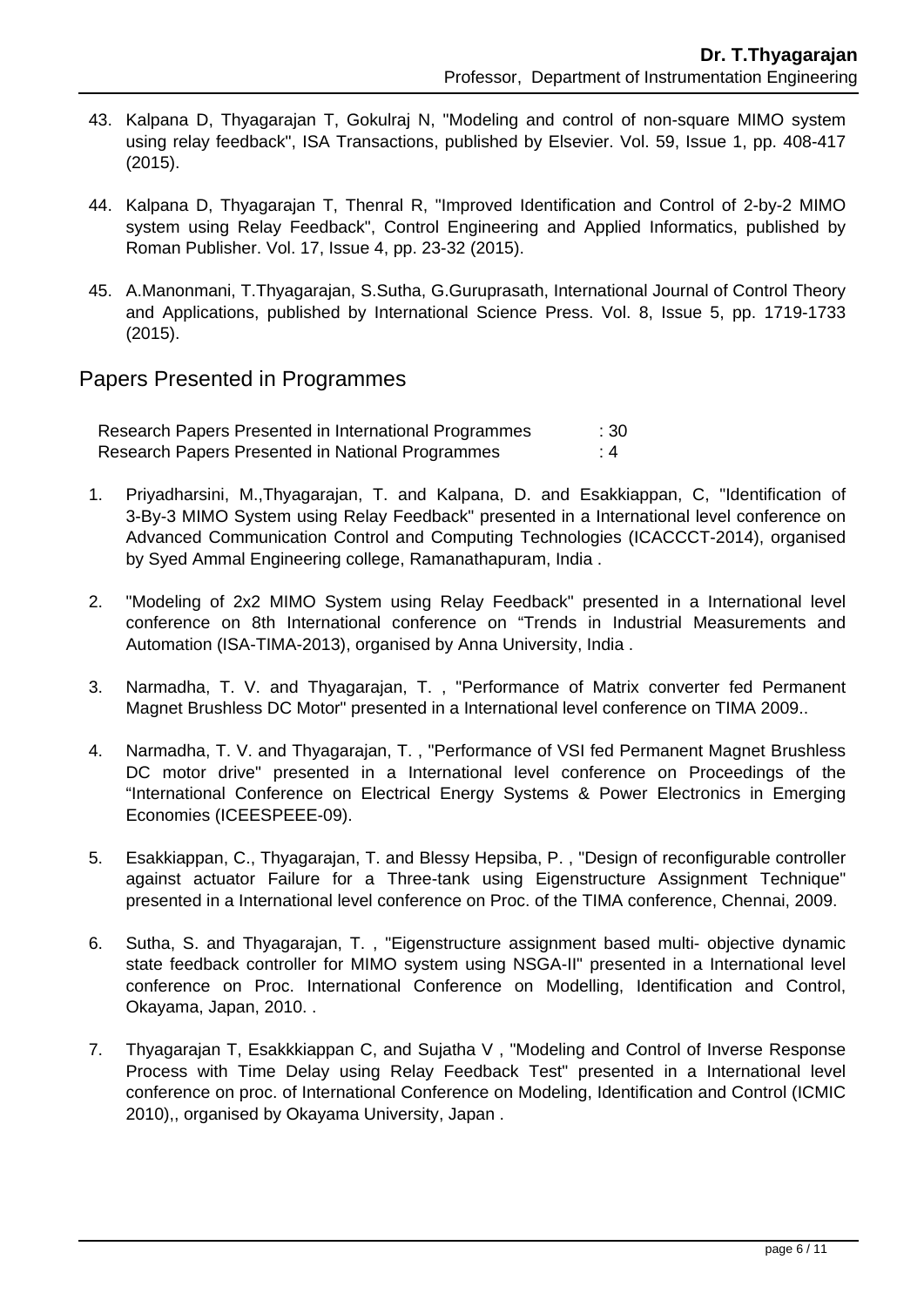- 8. Esakkkiappan C, Thyagarajan T and Srinivasulu Raju S , "Modeling and Control of First Order Lag plus Integral plus Time delay Process using Relay Feedback Test" presented in a International level conference on proc. of International conference on System Modeling, Optimization and Advanced Process Automation (SYMOPA 2010), organised by CDAC, Thiruvanthapuram.
- 9. Ravi, V,R and Thyagarajan, T , "Fuzzy logic controller for interacting non linear system" presented in a International level conference on Proc. of International conference on System Dynamics and Control Engineering, Manipal, August 2010.
- 10. Ravi, V,R and Thyagarajan, T , "Investigation on Controller Design for Interacting Non Linear Systems" presented in a International level conference on Proc. of First International conference on Modeling, Control, Automation and Communication (ISBN : 978-93-80697-35-2), Chennai, December 2010, pp.77-82.
- 11. Ravi, V,R and Thyagarajan, T , "A Decentralised PID Controller for Interacting Non Linear Systems" presented in a International level conference on IEEE Proc. of 2011 International Conference on Emerging Trends in Electrical and Computer Technology ( IEEE catalog No : CFP1155K-CDR, ISBN: 978-1-4244-7925-2), Nagercoil, March 2011, pp. 297-302.
- 12. Ravi, V,R and Thyagarajan, T , "Application of Adaptive Control Technique to Interacting Non Linear Systems" presented in a International level conference on IEEE proc. of 2011 3rd International Conference on Electronics Computer Technology (IEEE catalog No : CFP1195F-PRT, ISBN: 978-1-4244-8677-9, Kanyakumari, April 2011, pp.V2-386 - 392.
- 13. Sabitha Ramakrishnan, Thyagarajan, T. and Dhilip Seshadri, "Design and Analysis of PADSR Protocol for Routing in Ad hoc Networks" presented in a International level conference on Proceedings of IEEE International Conference INDICON 2005, IIT-M, pp. 193-197, December 2005..
- 14. Sabitha Ramakrishnan and Thyagarajan, T. , "Performance of PADSR Protocol in MANETs with respect to Network Scaling" presented in a International level conference on Proc. Of IEEE/HCL sponsored International Conference, HiPAAC 2007 pp. 106-111, July 2007, organised by SSN College of Engineering, Chennai.
- 15. Sabitha Ramakrishnan, Thyagarajan, T. , "A Mac-Level Performance Enhancement Technique for Wireless Ad Hoc / Sensor Networks" presented in a International level conference on Proceedings of International Conference on Trends in Industrial Measurements and Automation (TIMA), pp. 264-268, January 2009., organised by MIT Campus, Anna University Chennai.
- 16. Ranjith Kumar, G., Sabitha Ramakrishnan, and Thyagarajan, T. , "On Line Estimation of Rotor Resistance in a Vector Controlled Induction Motor to Retain Robustness" presented in a National level conference on Communication, Computation, Control and Automation, organised by Sri Ramakrishna Institute of Technology , Coimbatore, April 2008..
- 17. Shimila, R., Geetha Ramadas, Thyagarajan, T. and Vedam Subrahmanyam, "Torque Ripple minimization in Doubly Fed Induction Machine Using Neural Networks" presented in a National level conference on Innovative Vogue in Electronics and Communication Engineering, organised by Madha Engineering College, Chennai, March 2009..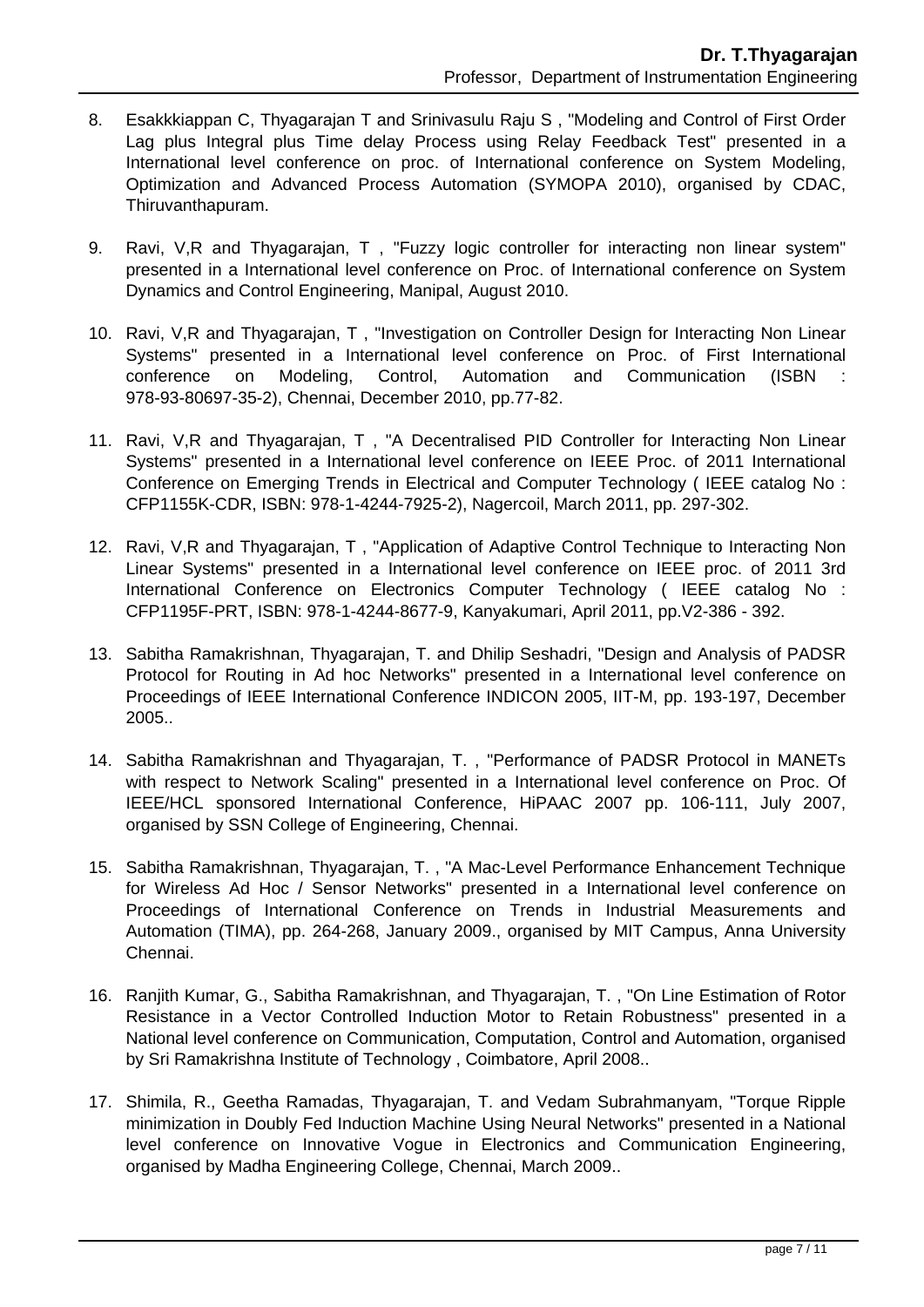- 18. "Identification of energy-efficient routing protocol for ad hoc / sensor networks" presented in a National level conference on AICTE/IEEE sponsored national conference on VLSI, Communication and Networks, VCaN 2008, organised by Easwari Engineering College, Chennai, September 2008..
- 19. Narmadha, T. V. and Thyagarajan, T. , "Robust speed sensor less control of Induction Motor Drives" presented in a International level conference on 7th International conference on Power Electronics, organised by Korean Institute of Power Electronics, South Korea from 01-Oct-2007 to 01-Oct-2007.
- 20. Suja Mani Malar R. and Thyagarajan, T. , "ANN based Modeling and control of Non linear non-minimum phase system" presented in a International level conference on Proceedings of the 2nd International Conference on "Intelligent Systems and Control, organised by Department of Electrical and Electronics Engineering, Karpagam College of Engineering, Coimbatore from 01-Feb-2008 to 02-Feb-2008.
- 21. Suja Mani Malar R. and Thyagarajan T. , "Neural Predictive control of Non linear process" presented in a National level conference on Proceedings of the National Conference on Emerging Technologies in electrical systems, organised by Department of Electrical and Electronics Engineering , N.I. College of Engineering, Kumaracoil from 08-Mar-2008.
- 22. Kamala, N., Thyagarajan, T. and Renganathan, S. , "Continuous Stirred Tank Reactor control using GA based Gain scheduled PID controller" presented in a International level conference on Trends in Industrial Measurements and Automation, TIMA-2009 from 04-Jan-2009 to 06-Jan-2009.
- 23. Ashwin Kumar Sahoo and Thyagarajan, T. , "Design of intelligent controllers for CSTR" presented in a International level conference on Proceedings of the International Conference on TIMA-2009, organised by Department of Instrumentation Engineering , M.I.T, Chennai from 05-Jan-2009 to 06-Jan-2009.
- 24. Ashwin Kumar Sahoo and Thyagarajan, T. , "Modeling of FACTS and Custom Power Devices in Distribution Network to Improve Power Quality" presented in a International level conference on IEEE sponsored Third International Conference on Power Systems (IEEE ICPS-2009), organised by Department of Electrical Engineering, IIT –Kharagpur, India from 27-Dec-2009 to 29-Dec-2009.
- 25. Narmadha, T. V. and Thyagarajan, T. , "Comparison of Performance Analysis of Three Phase Inverter fed PMBLDC Drive Based on Space Vector Modulation" presented in a International level conference on Power, Control and Embedded Systems from 01-Jan-2010 to 01-Jan-2010.
- 26. Geetha Ramadas, Thyagarajan, T., Sridhara Rao, G. and Durgadevi, S. , "Induction Motor Design Optimization Using Genetic Algorithm" presented in a International level conference on Convergence of Science and Engineering in Education and Research A Global Perspective, organised by Dayanand Sagar College of Engineering, Bangalore from 01-Apr-2010 to 01-Apr-2010.
- 27. Kamala, N., Thyagarajan, T. and Renganathan, S. , "Multivariable control of Continuous Stirred Tank Reactor" presented in a International level conference on Future Engineering Trends, organised by Saveetha University from 29-Apr-2010 to 30-Apr-2010.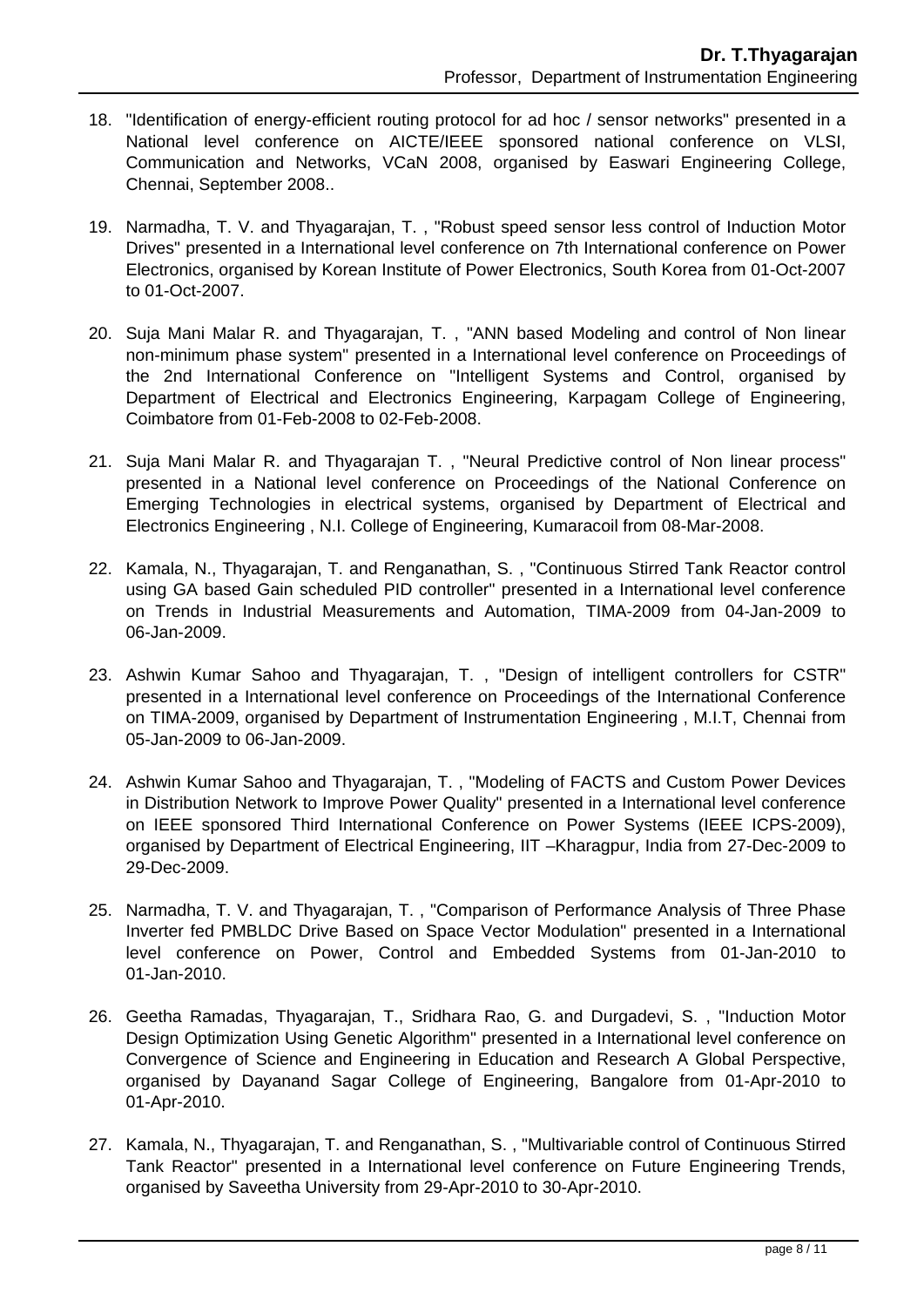- 28. Kamala, N., Thyagarajan, T. and Renganathan, S. , "Design of Fuzzy Gains Scheduled controller using GA tuned PID for Continuous Stirred Tank Reactor" presented in a International level conference on System Dynamics and Control , organised by Manipal Institute of Technology from 19-Aug-2010 to 22-Aug-2010.
- 29. Kamala, N., Thyagarajan, T. and Renganathan, S. , "Fuzzy Gain Scheduling of Decentralized Control of Continuous Stirred Tank Reactor" presented in a International level conference on System Dynamics and Control , organised by Manipal Institute of Technology from 19-Aug-2010 to 22-Aug-2010.
- 30. Geetha Ramadas, Thyagarajan, T. and Sridhara Rao, G. , "Optimized Induction Motor Design using Genetic Algorithm" presented in a International level conference on Power, Control and Embedded Systems (ICPCES2010), organised by Department of Electrical and Electronics Engineering, College of Engineering, Guindy from 01-Dec-2010 to 01-Dec-2010.
- 31. Kamala, N., Thyagarajan, T. and Renganathan, S. , "Fuzzy Gain scheduled Decentralized control of CSTR using PSO based PID" presented in a International level conference on Trends in Industrial Measurements and Automation, organised by TIMA-2011 from 06-Jan-2011 to 08-Jan-2011.
- 32. Kamala, N., Thyagarajan, T. and Renganathan, S. , "Design of Gain scheduled multivariable controllers for a nonlinear Process (Published by IEEE press)" presented in a International level conference on Control, Robotics and Cybernetics, organised by ICCRC 2011, New Delhi from 21-Mar-2011 to 23-Mar-2011.
- 33. Kamala, N., Thyagarajan, T. and Renganathan, S. , "Fuzzy Gain Scheduled Multivariable control of nonlinear system using PSO based PID" presented in a International level conference on Control, Robotics and Cybernetics, organised by ICCRC 2011, New Delhi from 21-Mar-2011 to 23-Mar-2011.
- 34. Esakkiappan, C., Thyagarajan, T. and Blessy Hepsiba, P. , "Identification of Over damped Second Order Plus Dead Time Process Using relay Feedback Test" presented in a International level conference on Advances in Engineering Science and Management (ICAESM 2010), organised by E. G. S. Pillay Engineering College,Nagapattinam, Tamil Nadu, Sponsors: IEEE from 30-Mar-2012 to 31-Mar-2012.

### Books Published

- 1. "Engineering Basics (Electrical, Electronics and Computer Engineering)" third edition authored by T. Thyagarajan etal. and published by New Age International (P) Limited.(1997)
- 2. "Fundamentals of Electrical, Electronics, Computer & Communication Engineering" 5th edition authored by T. Thyagarajan and published by Scitech Publishers.(2009)

## Current Sponsored Projects

- 1. "National Hub for Healthcare Instrumentation Development" ( March-2011 March-2017 ). Project Cost: 120.40.
- 2. "Design and development of Automated External Defibrillation (AED)".. Project Cost: 31.00.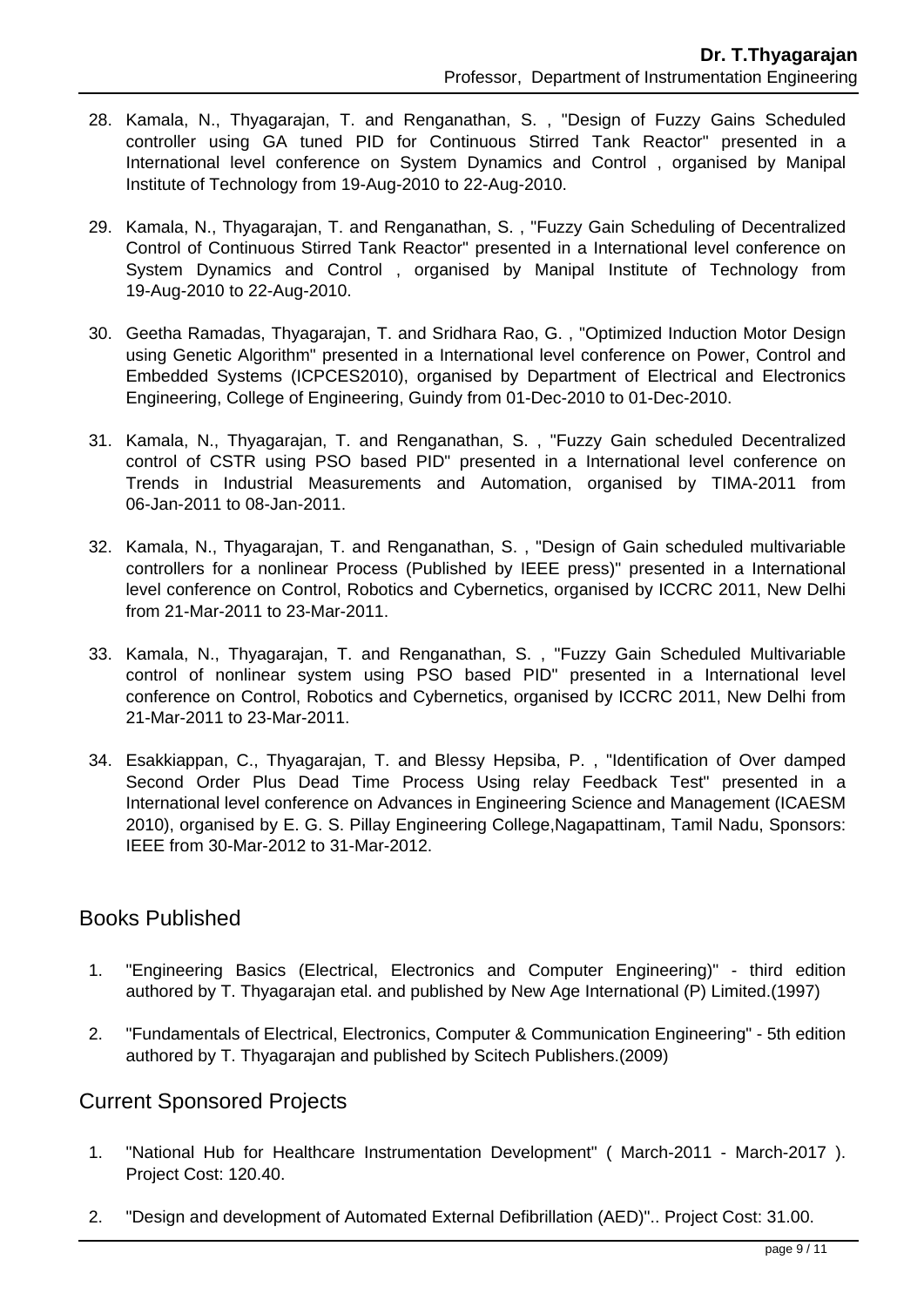# Sponsored Projects Completed

- 1. "Fuzzylogic based split range pH control" (January-1998 January-1999). Project Cost: 2.00.
- 2. "Investigation on Development of cost effective fiberglass distribution support structure" (January-2002 - January-2003). Project Cost: 9.00.
- 3. "Development of Advanced Process Control Library (algorithms)" (January-2009 January-2011). Project Cost: 25.67.

### Programme Organized

 1. Convenor, National level seminar on "NAAC Awareness Seminar/Training on Quality System in Higher Education" from 29-Sep-2016 to 30-Sep-2016.

#### Special Reprasentations

1. Chairman in IEEE Madras Section 2010 & 2011 from 01-Jan-2010 to01-Jan-2011.

#### **Honours**

- 1. "Dept. of Technical Education Award for guiding best project work" given by Tamil Nadu State Govt. (1992).
- 2. "Sisir Kumar Mitra memorial award for the second best research paper published " (1998).
- 3. "Award of patron associate " given by Velammal engg. College (1999).
- 4. "certificate of appreciation for active participation in organizing R-10 student congress at SSN " given by IEEE (2008).
- 5. "certificate of appreciation award for outstanding mentoring from WIE & GOLD" given by IEEE (2009).
- 6. "certificate of appreciation award for outstanding mentoring from GOLD " given by IEEE (2009).
- 7. "Certificate of appreciation-2012 for the services rendered as Chairman of Madras Section" given by IEEE –MGA (2012).

#### Experience Abroad

- 1. Visited IEEE, Indonesia . Purpose of visit :IEEE Region 10 Congress.
- 2. Visited Okayama University and University of Nagoya, Japan . Purpose of visit :Paper presentation in International conference and invited Talk.
- 3. Visited ETA, Dubai from 16-Dec-1995 to 23-Dec-1995. Purpose of visit :Industry Institute Interaction.